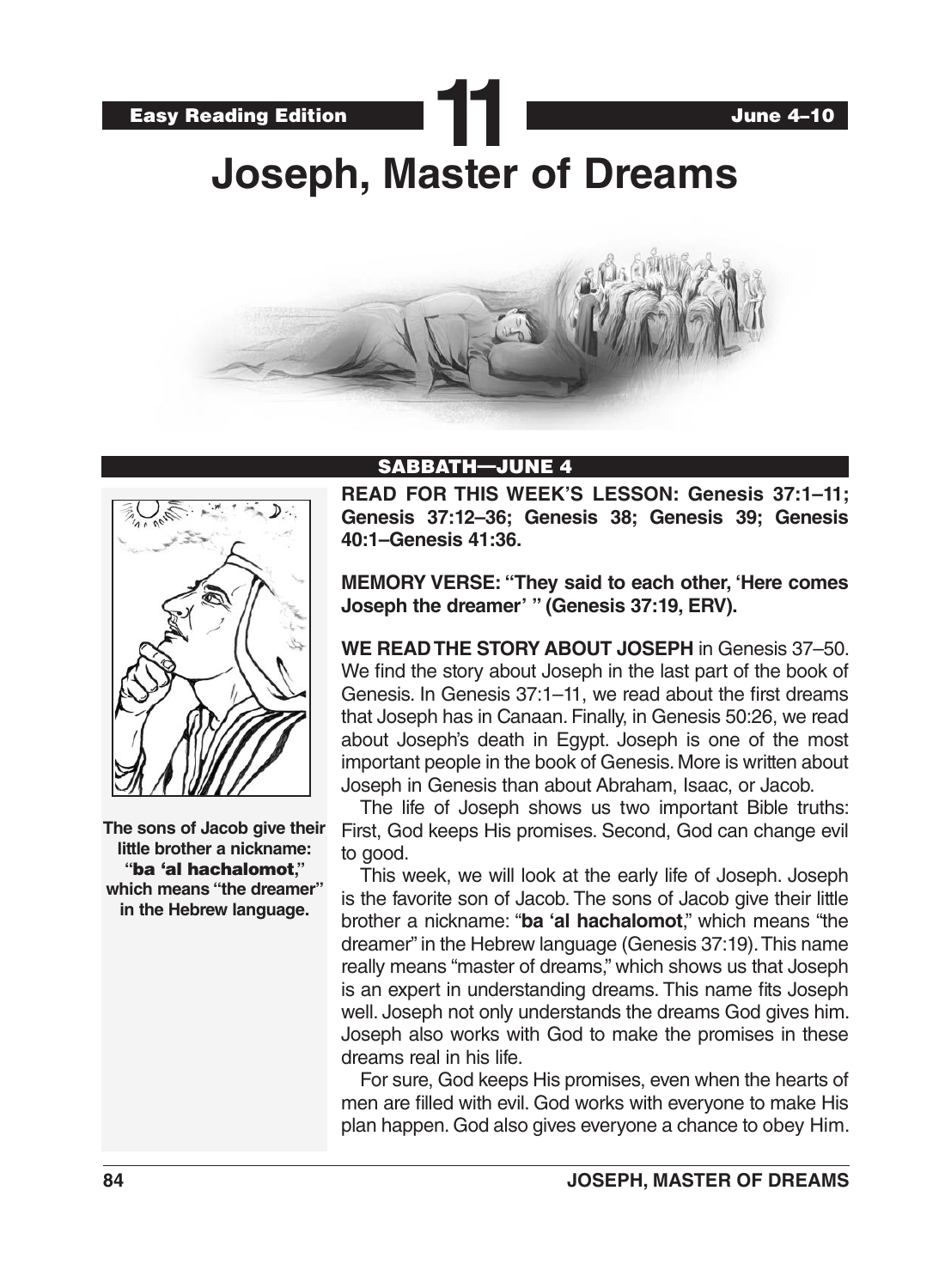#### SUNDAY—JUNE 5 Lesson 11

## **FAMILY TROUBLES (Genesis 37:1–11)**

After Jacob meets Esau, Jacob and his family find a place to live in the land of Canaan. Isaac and his family traveled and often moved their tents from place to place. Jacob's family lived in one area and did not often move their tents (Genesis 37:1, NLV). The Bible tells us that "Jacob lived in the land where his father had lived as a stranger" (Genesis 37:1, NLV). That is when the troubles start. This time the troubles come from Jacob's family. The fight is not about the land or the use of a water well. The fight is spiritual.

#### **Read the story in Genesis 37:1–11. What causes the brothers of Joseph in this story to hate him so much?**

Joseph is born to Jacob in his old age (Genesis 37:3). Joseph is Rachel's first son. From the start, we see that Joseph and his father, Jacob, love each other so much. Jacob loves Joseph more than all his brothers (Genesis 37:4). Jacob made Joseph a special coat that was long and beautiful (Genesis 37:3). This coat is fit for a prince (2 Samuel 13:18). So, the coat shows us that Jacob wants to honor Joseph more than his other sons. Jacob wants to give Joseph the special blessing that belongs only to the son who is born first.

No wonder that Joseph's brothers hate him so much. Joseph's brothers are jealous. They are so mad at Joseph they cannot say anything nice to him at all (Genesis 37:4).

To make things worse, Joseph brings to Jacob bad reports about his brothers. Anytime his brothers do something wrong, Joseph runs and tells his dad (Genesis 37:2). No one likes a tattletale.

Then Joseph shares two dreams with his brothers. His dreams show that God will put him above his brothers. So, his brothers will bow down to Joseph in the future. After his brothers hear this dream, they hate Joseph more. The two dreams come from God (read Genesis 41:32). Jacob scolds Joseph for telling his family about the dreams (Genesis 37:10). At the same time, Jacob thinks about the dreams and what they show about the future (Genesis 37:11). For sure, Jacob thinks that God may have sent the dreams. Jacob is correct. Later, we also see that God gives Joseph understanding about other dreams when he is in Egypt.

**Read Matthew 20:26, 27. What important Bible truth do we see in these verses? How can we live this Bible truth?**



**Jacob made Joseph a special coat that was long and beautiful (Genesis 37:3).**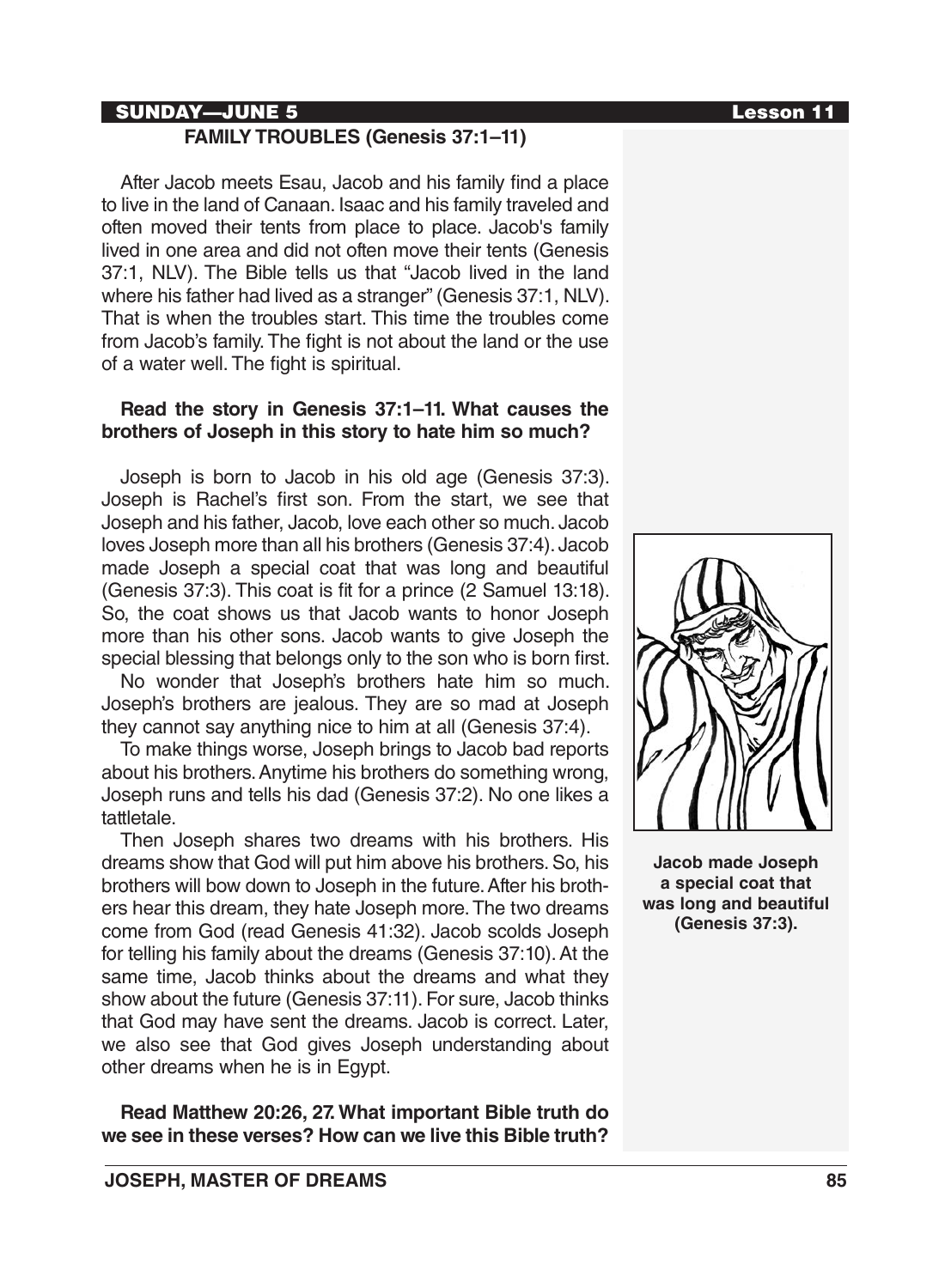#### Lesson 11 MONDAY—JUNE 6

#### **JOSEPH GETS ATTACKED (Genesis 37:12–36)**

The dreams of Joseph soon get him into trouble.

**Read the story in Genesis 37:12–36. What does this story teach us about people who do not belong to Jesus? What can the evil in the human heart lead us to do when we are not under the complete control of God?**

God shows His favor to Joseph. Joseph's brothers see this favor and get jealous (Acts 7:9). We see that God takes care of Joseph while he looks for his brothers. When Joseph gets lost, God sends a man to help Joseph find his way to his brothers (Genesis 37:15). When the brothers plan to kill Joseph, Reuben stops them. Reuben suggests that they should throw Joseph in a pit (Genesis 37:20–22).

Maybe we can't understand the hate that Joseph's brothers have for him. How can these young men do something so mean to their own family member? Do they not stop to think about how much their crime will hurt their father? What these men do is really awful. Their actions show us that humans can be very evil.

The brothers thought that they would feel better after they hurt their brother Joseph. But some of the brothers did not feel good about what they did to Joseph. Soon the brothers saw a group of travelers coming. The travelers were Ishmaelites from beyond Jordan. They were on their way to Egypt with spices and other goods. Judah now suggests to his brothers a new plan. They should not kill Joseph. They should sell him to these Ishmaelite traders. Then they will not be guilty of killing him."—Ellen G. White, *Patriarchs and Prophets*, page 211, adapted.

So, the brothers sell Joseph to the traders (Genesis 37:28). Then the traders sell Joseph to someone in Egypt (Genesis 37:36).

**Why is it so important to ask God to help us win the fight against our evil thoughts and feelings before we do something we never thought we will do?**



**So, the brothers sell Joseph to the traders (Genesis 37:28). Then the traders sell Joseph to someone in Egypt (Genesis 37:36).**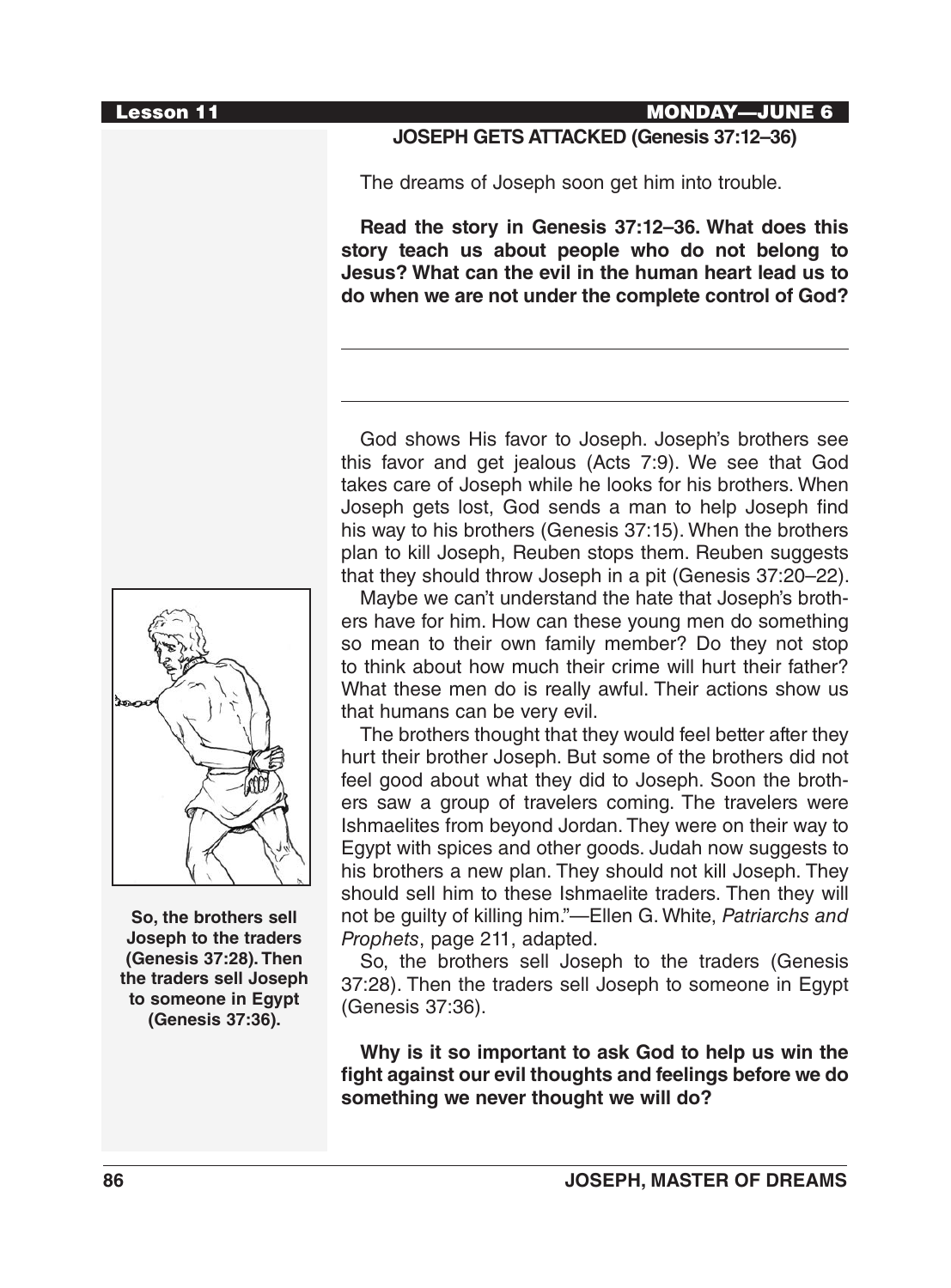## TUESDAY—JUNE 7 Lesson 11

# **JUDAH AND TAMAR (Genesis 38)**

Now we come to the story about Tamar. Her story happens after Joseph is sold as a slave (Genesis 38:1). Soon after Joseph is sold, Judah leaves his brothers. When Judah leaves, that helps us understand that Judah disagrees with his brothers. In the story about Judah and Tamar, we see the same Bible truth that we see in much of Genesis: God will change an evil act into something good.

## **Read the story in Genesis 38. Compare the behavior of Judah with the behavior of Tamar, the Canaanite. Who is the better person in this story? Judah, or Tamar? Why?**

Judah marries a Canaanite wife (Genesis 38:2). They have three sons: Er, Onan, and Shelah. Judah gives Tamar in marriage to his son Er, who is born first. But Er and then Onan are killed by God because they are very evil. So, Judah promises his last son Shelah to Tamar.

Some time passes. The wife of Judah dies. Tamar worries that Judah forgot about his promise to let her marry Shelah. So, Tamar plans to force Judah to keep his promise. As part of her plan, Tamar pretends to be a prostitute. A prostitute is someone who sells sex for pay. When Judah sees Tamar by the side of the road, he asks to pay her to have sex with him. Judah does not know that the prostitute he sleeps with is Tamar. Judah promises to pay her with a goat from his flock later.

In the meantime, Tamar asks that Judah give her his ring and his special stick. These things show Tamar that Judah will keep his promise. Later, Judah hears that Tamar is going to have a baby. Judah accuses Tamar of sinning. Tamar shows Judah his ring and his special stick. Then Judah understands that he is the father of the child.

This story ends when Tamar gives birth to twin boys. One son is named Perez. In the Hebrew language, Perez means "breaking through." Perez is born second, the same as Jacob. But Perez becomes first as Jacob did. He becomes the future father of the family line of David (Ruth 4:18–22) and of Jesus (Matthew 1:3). Tamar is the first of four women on the family list of Jesus. There are Rahab (Matthew 1:5), Ruth (Matthew 1:5, 6), and Bathsheba (Matthew 1:6), too. Just as God saves Tamar, He will save His people by the Cross of Jesus. God also will turn the troubles of Joseph into something good and save His people.



**Tamar is the first of four women on the family list of Jesus.**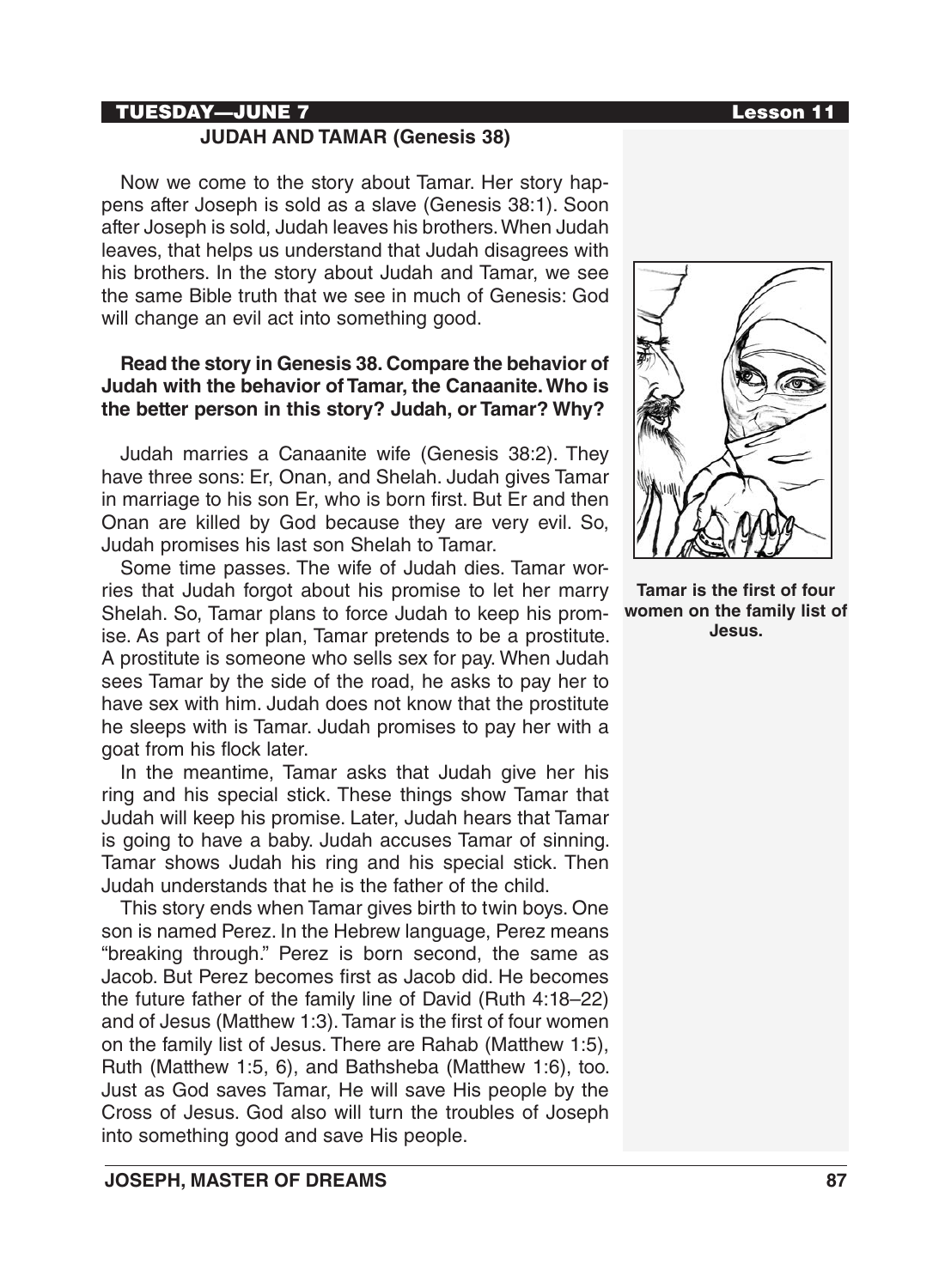#### Lesson 11 WEDNESDAY—JUNE 8

## **JOSEPH, A SLAVE IN EGYPT (Genesis 39)**

Now we turn back to the story about Joseph. Joseph now works as a slave for Potiphar. Potiphar is the captain of the soldiers who protect Pharaoh, the king of Egypt. Potiphar also is in charge of the prison for workers in the royal palace (Genesis 40:3, 4; Genesis 41:10–12).

**Read the story in Genesis 39. As we see, Joseph works as a manager for Potiphar. What helps Joseph to do a good job?**



**Joseph is so good at his job. His master trusts him with everything.**

Almost right away, God gives Joseph success (Genesis 39:2, 3). Joseph is so good at his job. His master trusts him with everything. Potiphar soon makes Joseph the manager of his whole house (Genesis 39:4). Yes, Joseph has success. But Joseph always remembers God. Joseph understands that God gives him success.

Soon trouble comes. Potiphar's wife sees Joseph and wants to have sex with him. Joseph refuses to sin with her. Joseph chooses to lose his job and not sin against God (Genesis 39:9). Potiphar's wife is hurt and shamed when Joseph refuses to have sex with her. So, she lies about Joseph to her servants and also to her husband. Potiphar's wife accuses Joseph of trying to force her to have sex with him. Then Joseph is thrown into prison.

Joseph feels alone. We all feel alone sometimes, right? But at this difficult time, "the Lorp was with Joseph" (Genesis 39:21, KJV). Joseph was not alone. You are not alone.

In time, the Lord helps Joseph. The Lord blesses Joseph in the prison. Joseph is a very skilled man. Yes, he is a slave in prison. But Joseph makes the best use of his time there. God gives Joseph success. "The commander of the guards trusted Joseph with everything that was in the prison. This happened because the Lorp was with Joseph. The Lorp helped Joseph be successful [have success] in everything he did" (Genesis 39:23, ERV). We must always remember, as Joseph did, that our success comes from God.

**Read Genesis 39:7–12. How did Joseph fight against Potiphar's wife and her invitation to sin? Why does Joseph say that what she invites him to do will be a sin against God? What do the words of Joseph show us about sin?**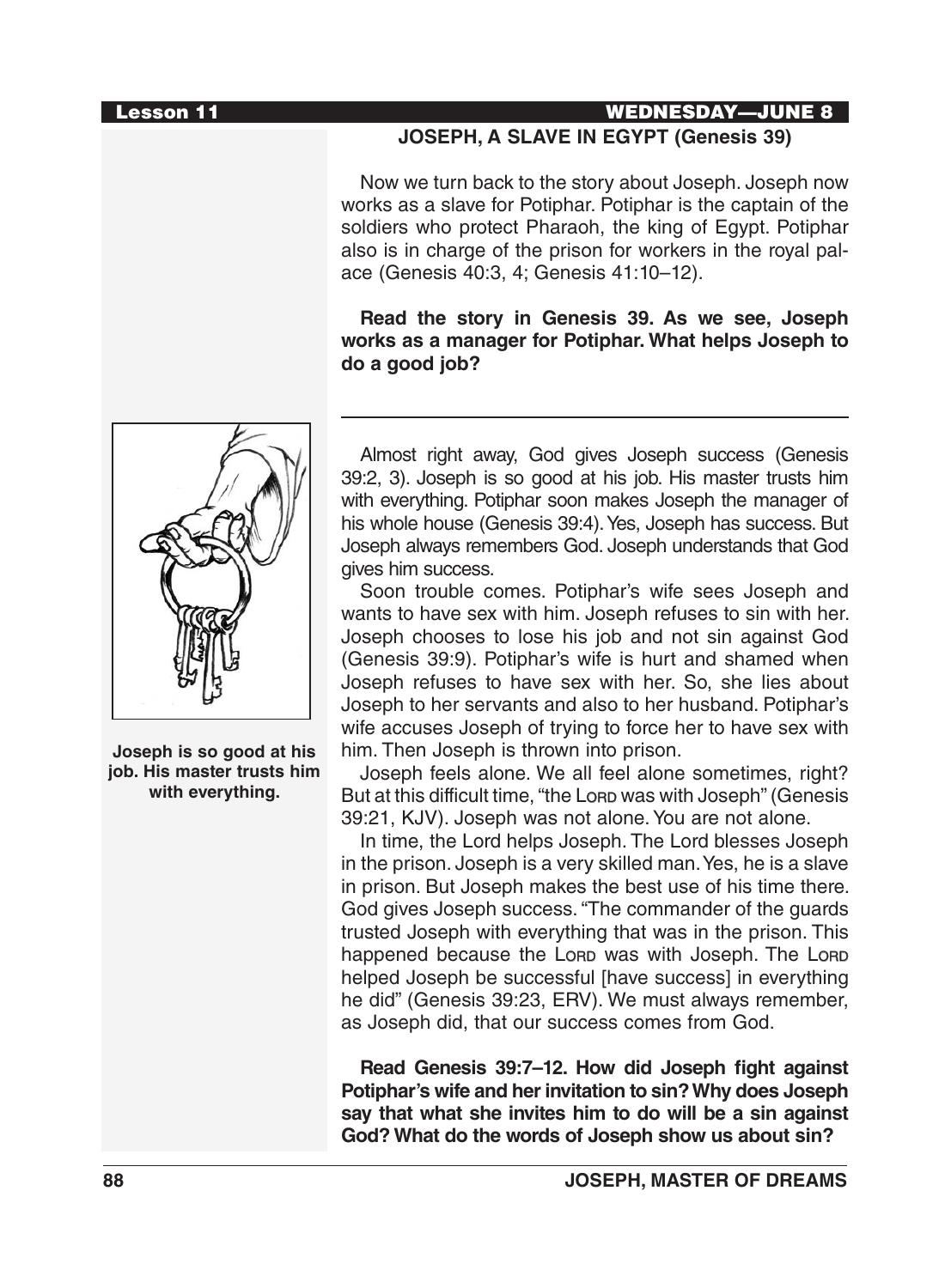#### THURSDAY—JUNE 9 Lesson 11

## **THE DREAMS OF PHARAOH (Genesis 40:1–Genesis 41:36)**

**Read Genesis 40:1–Genesis 41:36. How are Pharaoh's dreams connected to the dreams of his manager and his baker?** 

As time passes, Joseph is put in charge of the prisoners. Two of the prisoners worked for Pharaoh, king of Egypt, until they lost his favor. These men are a manager and a baker (Genesis 41:9–11). Both men have dreams that they cannot understand. As soon as Joseph hears about their problem, he asks them to tell him their dreams. Then Joseph tells each man what his dream means.

Pharaoh has two dreams, too, that no one can understand (Genesis 41:1–8). Then the manager remembers how Joseph helped him understand his dream. So, the manager tells Pharaoh about Joseph (Genesis 41:9–13).

Pharaoh is upset by his dreams. He tells his dreams to Joseph (Genesis 41:14–24). Then Joseph explains the dreams.

The two dreams show the same thing. In the first dream, seven skinny cows eat seven fat cows. In the second dream, seven skinny heads of grain eat seven fat heads of grain. The seven fat cows and seven fat heads of grain show seven good years. The skinny cows and heads of grain show seven bad years. The two dreams show that God is the One who gave them to Pharaoh (Genesis 41:32; compare with Genesis 37:9).

Joseph makes sure that Pharaoh knows that God gives him the wisdom to explain the dreams. God shows Pharaoh the future things that He will do (Genesis 41:25, 28). Pharaoh believes Joseph. Then Pharaoh puts Joseph in charge of Egypt. "So Pharaoh said to Joseph, 'God showed these things to you, so you must be the wisest man. I will put you in charge of my country, and the people will obey all your commands. I will be the only one more powerful than you' " (Genesis 41:39, 40, ERV).

Wow! Thanks to God, Joseph goes from manager over the house of Potiphar to the manager of the prison. Finally, God puts Joseph in charge over all Egypt. This story is so powerful. It shows us how God can work miracles even when things look awful, and we have no hope.

**How can we learn to trust God and His promises when bad things happen? What should we do when we feel that God does not hear our prayers?**



**Pharaoh is upset by his dreams. He tells his dreams to Joseph (Genesis 41:14–24).**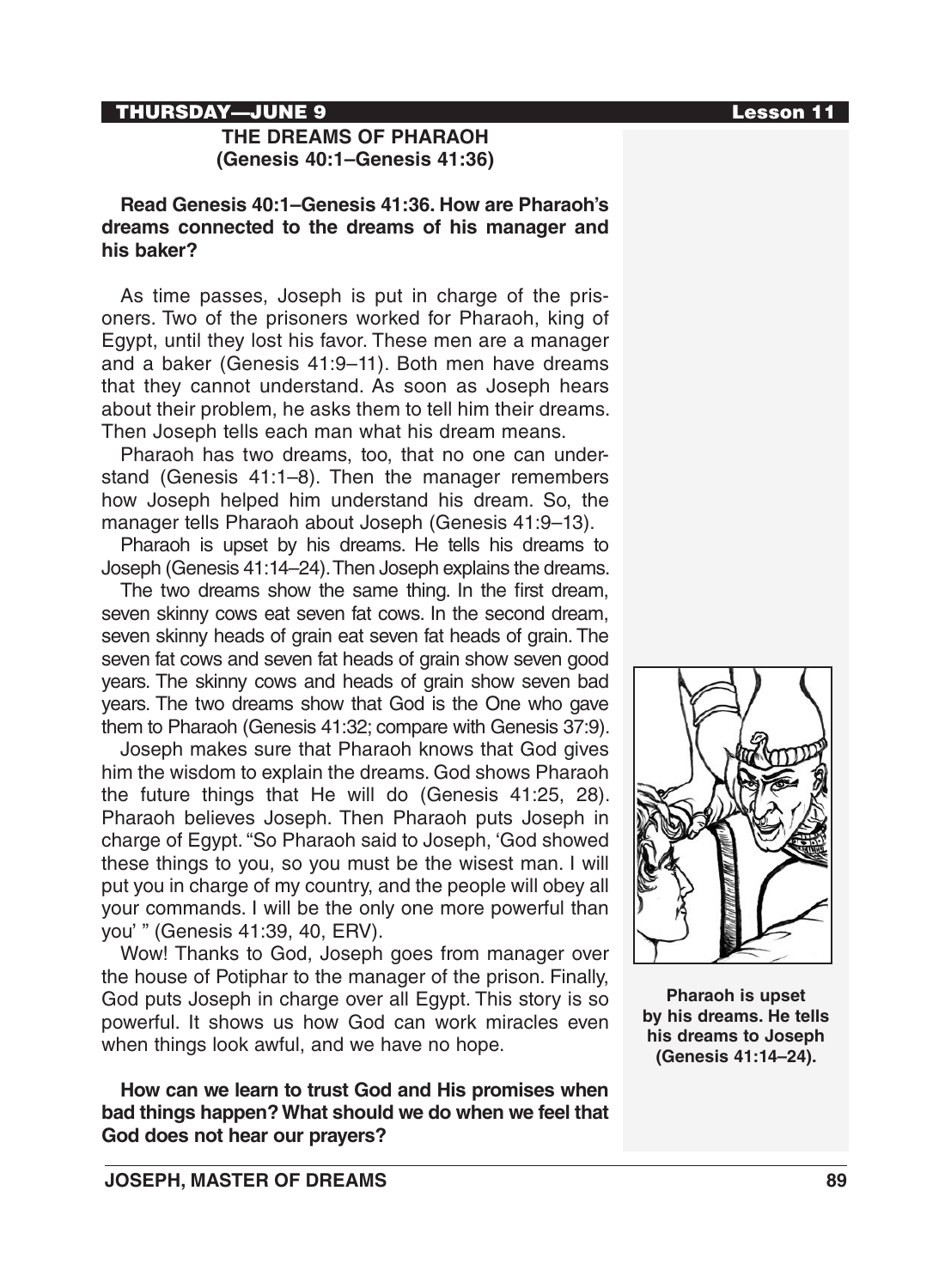

**"At home, Joseph is Jacob's favorite son. In the house of Potiphar, Joseph is a slave."**

Lesson 11 FRIDAY—JUNE 10

**ADDITIONAL THOUGHT:** Ellen G. White, "Joseph in Egypt," pages 213–223, in *Patriarchs and Prophets*.

"Satan tries hard to get Joseph to sin when his life changes with no warning. At home, Joseph is Jacob's favorite son. In the house of Potiphar, Joseph is a slave. Then he becomes an excellent worker and the friend of Potiphar. . . . Later, Joseph goes to prison for a crime he did not do. He has no hope that he will ever be free. Then Joseph becomes a leader of Egypt to help get the people ready for the difficult time ahead. What helped Joseph to stay loyal to God? . . .

"Jacob taught Joseph to love and respect God. As a child, Joseph often spent time in the tent of his father. Under a sky filled with stars, Jacob told Joseph the story about his night at Bethel and his dream of the ladder. This ladder went from the ground all the way up to heaven. Angels went up and down on this ladder. Jacob told Joseph about the God on the throne in heaven. In these stories, God showed Himself to Joseph. Jacob also told Joseph the story about wrestling with God beside the Jabbok River. There, Jacob confessed his sins. Then God gave him a win over his past sins and made Jacob a prince.

"Joseph was a shepherd boy. He took care of the sheep of his father. His life as a shepherd helped him to become strong in mind and body. Joseph communicated with God in nature. Joseph studied the Bible truth that God gave to Jacob. All these things helped Joseph develop a strong mind. He was loyal to the commands of God.

"During the awful journey that Joseph made to Egypt, Joseph remembered the God of his father. As he did, Joseph looked for the last time at the hills that hid the tents of his family from his eyes. He was leaving his home in Canaan to be a slave in Egypt. Joseph remembered the lessons he learned as a child. He decided to be loyal to God and to always be the servant of the King of heaven."—Ellen G. White, *Education*, pages 51, 52, adapted.

#### **DISCUSSION QUESTIONS:**

**1** Compare Joseph with Daniel and Jesus. How are they all the same? How do we see Jesus in Joseph and Daniel?

2 How do we learn to trust God when things do not go well for us? What if our lives do not get better?